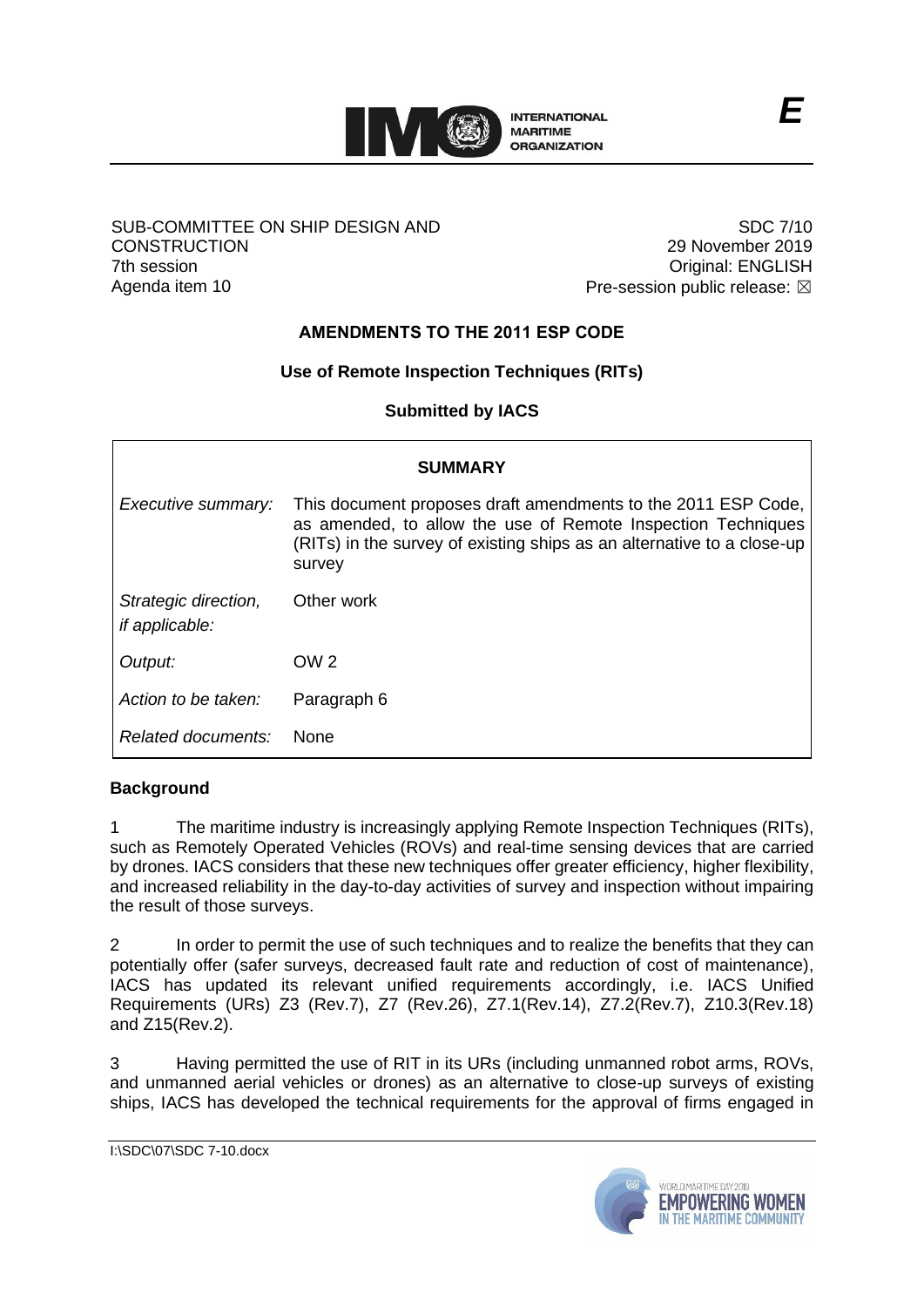undertaking surveys using RIT as an alternative means of in-water survey or close-up survey of the structure of ships and mobile offshore units, i.e. section 13 of IACS UR Z17 (Rev.13).

### **Discussion**

4 MSC 101 adopted the amendments to the 2011 ESP Code by resolution MSC.461(101). It is anticipated that these amendments will enter into force on 1 January 2021. To permit the use of RIT in conducting surveys of existing bulk carriers and oil tankers, it is proposed that the 2011 ESP Code, as amended by resolution MSC.461(101), is updated:

- .1 to insert a definition of RIT into each part of the annexes of the Code, supplementing it with the reference to IACS recommendation 42 on "Guidelines for Use of Remote Inspection Techniques for surveys";
- .2 to allow the use of RIT as an alternative to a close-up survey; and
- .3 to insert specific requirements for RIT.

5 The proposed draft amendments to the 2011 ESP Code, as amended by resolution MSC.461(101), are set out in the annex.

#### **Action requested of the Sub-Committee**

6 The Sub-Committee is invited to note the discussion in paragraph 4 above, consider the proposals in the annex and take action, as appropriate.

\*\*\*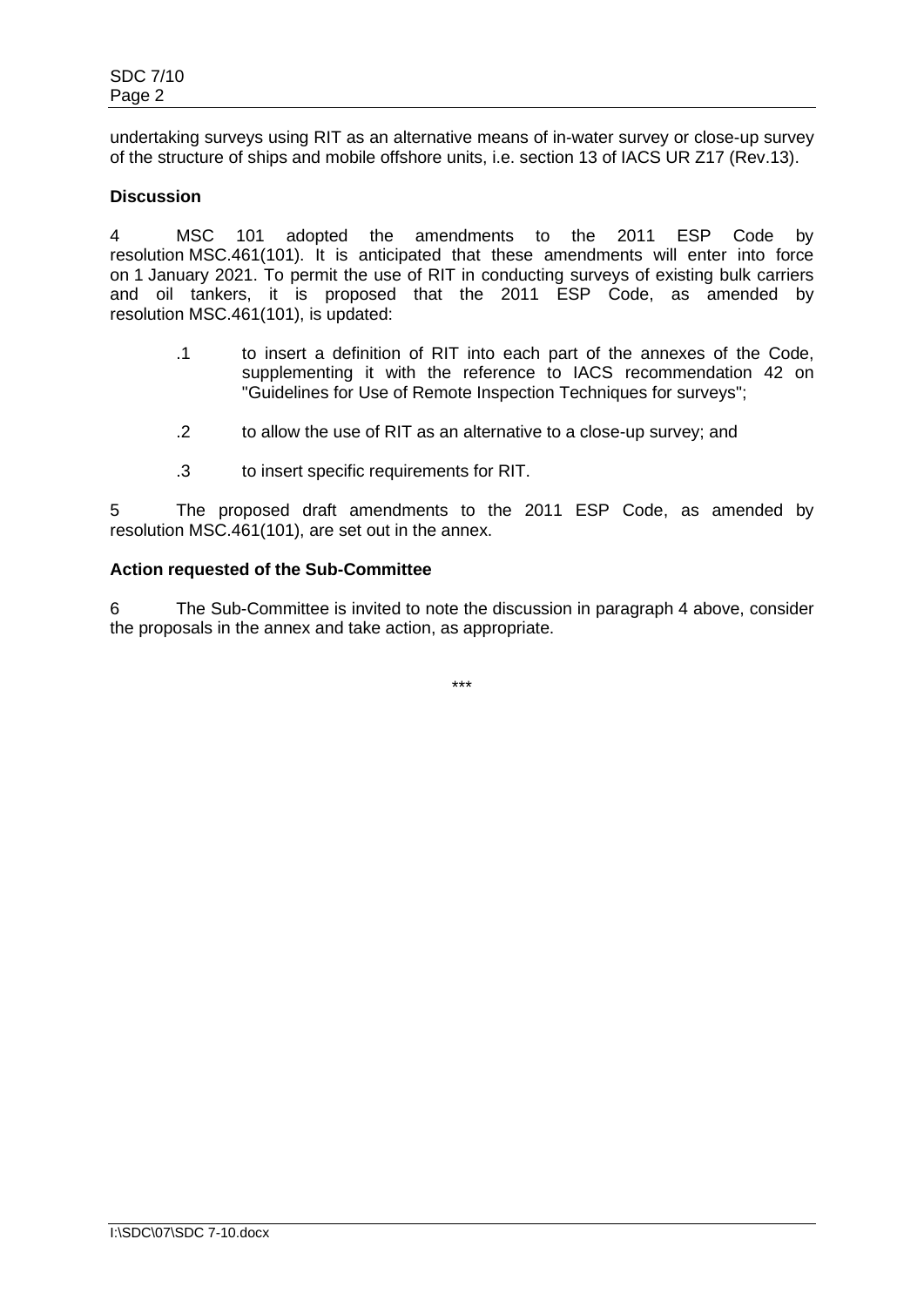## **ANNEX\***

### **DRAFT AMENDMENTS TO THE 2011 ESP CODE, AS AMENDED BY RESOLUTION MSC.461(101)**

1 Insert new definition

- .1 1.2.22 after existing definition 1.2.21 in part A of annex A;
- .2 1.2.22 after existing definition 1.2.21 in part B of annex A;
- .3 1.2.21 after existing definition 1.2.20 in part A of annex B; and
- .4 1.2.18 after existing definition 1.2.17 in part B of annex B:

"1.2.xx Remote inspection techniques (RIT)

Remote inspection technique is a means of survey that enables examination of any part of the structure without the need for direct physical access of the surveyor.<sup>\*</sup>

Refer to IACS recommendation 42 'Guidelines for Use of Remote Inspection Techniques for surveys'."

2 The existing 1.5 of part A of annex A, part B of annex A, part A of annex B and part B of annex B is replaced by the following:

"1.5 Thickness measurements and close-up surveys

1.5.1 In any kind of survey, i.e. renewal, intermediate, annual or other surveys having the scope of the foregoing ones, for structures in areas where close-up surveys are required, thickness measurements, when required by annex 2, shall be carried out simultaneously with close-up surveys.

1.5.2 Consideration may be given by the attending surveyor to allow use of remote inspection techniques (RIT) as an alternative to close-up survey. Surveys conducted using a RIT shall be completed to the satisfaction of the attending surveyor. When RIT is used for a close-up survey, temporary means of access for the corresponding thickness measurements as specified in this Part shall be provided unless such RIT is also able to carry out the required thickness measurements."

3 Insert new 1.6 in part A of annex A, part B of annex A, part A of annex B and part B of annex B :

"1.6 Remote inspection techniques (RIT)

1.6.1 The RIT shall provide the information normally obtained from a close-up survey. RIT surveys shall be carried out in accordance with the requirements given herein.<sup>\*</sup> These considerations shall be included in the proposals for use of a RIT which shall be submitted in advance of the survey so that satisfactory arrangements can be agreed with the Administration.

Tracked changes are indicated using "strikeout" for deleted text and "grey shading" to highlight all modifications and new insertions, including deleted text.